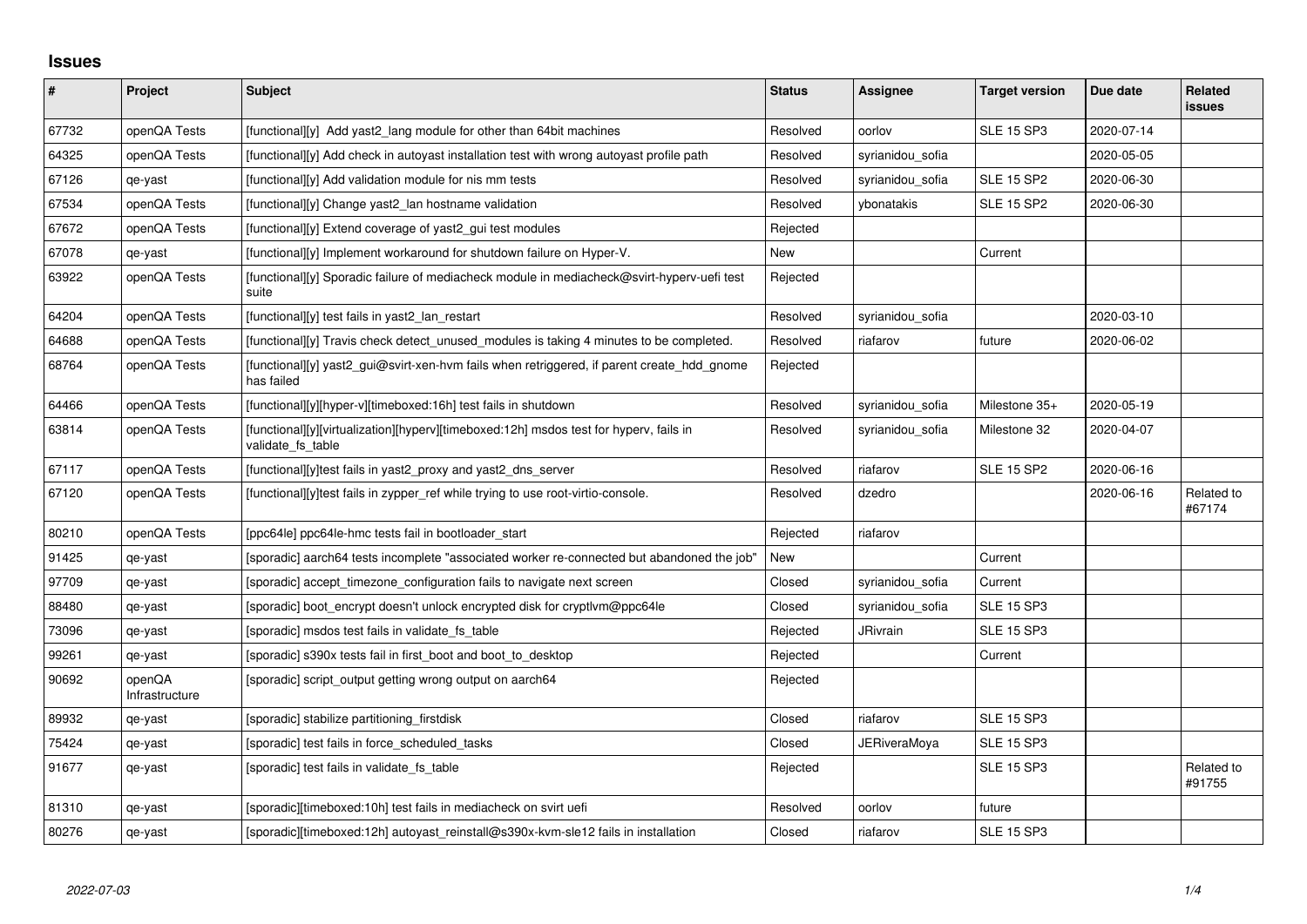| $\vert$ # | Project        | Subject                                                                             | <b>Status</b> | Assignee            | <b>Target version</b> | Due date   | Related<br><b>issues</b>                                                                           |
|-----------|----------------|-------------------------------------------------------------------------------------|---------------|---------------------|-----------------------|------------|----------------------------------------------------------------------------------------------------|
| 97331     | qe-yast        | [timebox: 24h] Investigate failure in rebootmgr                                     | Closed        | <b>JERiveraMoya</b> | Current               |            | Related to<br>#98832                                                                               |
| 91350     | qe-yast        | [timeboxed:16h][sporadic] test fails in verify_undelete_snapshots                   | Closed        | riafarov            | <b>SLE 15 SP3</b>     |            |                                                                                                    |
| 67537     | openQA Project | [tools] Not possible to change hostname on Xen tests.                               | Resolved      | okurz               |                       | 2020-06-20 |                                                                                                    |
| 67822     | openQA Project | [tools] When using refspec for svirt-xen-hvm, openQA-SUT-2 fails                    | Resolved      | okurz               |                       | 2020-06-23 |                                                                                                    |
| 72184     | openQA Tests   | [virtualization][y] Select console fails sporadically for svirt-xen-hym             | New           |                     | future                |            |                                                                                                    |
| 71116     | qe-yast        | [y] Add OpenQA test for OneClickInstall                                             | Closed        | <b>JERiveraMoya</b> | SLE 15 SP3            |            |                                                                                                    |
| 67669     | qe-yast        | [y] Enable yast2_lan_restart_bond module for s390x                                  | New           |                     | future                |            |                                                                                                    |
| 69751     | openQA Tests   | [y] Module validate_encrypt fails on s390x-kvm-sle12                                | Resolved      | riafarov            | <b>SLE 15 SP3</b>     | 2020-09-08 | Has<br>duplicate<br>#69991                                                                         |
| 73093     | qe-yast        | [y] test fails in installation                                                      | Rejected      |                     |                       |            |                                                                                                    |
| 71641     | openQA Tests   | [y] test fails in sshd for ppc64le-hmc-4disk                                        | Resolved      | riafarov            | <b>SLE 15 SP3</b>     | 2020-10-06 |                                                                                                    |
| 71638     | openQA Tests   | [y] test fails in validate_fs_table                                                 | Rejected      |                     |                       |            |                                                                                                    |
| 69658     | openQA Tests   | [y] test fails in yast2 control center                                              | Resolved      | riafarov            | <b>SLE 15 SP3</b>     |            |                                                                                                    |
| 67903     | openQA Tests   | [y][functional] Set partial sync for Debug and Source repositories                  | Resolved      | <b>JERiveraMoya</b> | <b>SLE 15 SP3</b>     | 2020-07-14 |                                                                                                    |
| 69655     | qe-yast        | [y][timeboxed:12h] Modify check in autoyast installation test                       | Resolved      | ybonatakis          | <b>SLE 15 SP3</b>     | 2020-10-06 |                                                                                                    |
| 71122     | qe-yast        | [y][timeboxed:12h] Organize and open tickets for yast-matepackage-handler unit test | Resolved      | syrianidou sofia    | <b>SLE 15 SP3</b>     |            |                                                                                                    |
| 71653     | openQA Tests   | [y][timeboxed:20h] Investigate sporadic failure in prepare_test_data                | Resolved      | syrianidou_sofia    | <b>SLE 15 SP3</b>     | 2020-10-06 |                                                                                                    |
| 73306     | qe-yast        | [y][timeboxed:20h] test fails in await_install                                      | Blocked       | <b>JERiveraMoya</b> | Current               |            |                                                                                                    |
| 69634     | qe-yast        | [y][timeboxed:24h] Add unit test for yast-metapackage-handler                       | Resolved      | syrianidou sofia    | future                |            |                                                                                                    |
| 69754     | openQA Tests   | [y][u] tests fail in bootloader_start for ppc64le - PowerVM workers not available   | Resolved      | szarate             | <b>SLE 15 SP3</b>     |            | Related to<br>#69406.<br>Related to<br>#68980,<br>Related to<br>#68977, Has<br>duplicate<br>#70474 |
| 97766     | qe-yast        | Adapt the order of activation for ZFCP with client for libyui-rest-api              | Closed        | geor                | Current               |            | Related to<br>#98811                                                                               |
| 80272     | qe-yast        | Adapt yast2_expert_partitioner (before: yast2_storage_ng) in ppc64le to use libyui  | Closed        | <b>JERiveraMoya</b> | <b>SLE 15 SP3</b>     |            | Blocked by<br>#80840                                                                               |
| 73474     | qe-yast        | Add more modules to yast2_firstboot                                                 | Closed        | JRivrain            | <b>SLE 15 SP3</b>     |            |                                                                                                    |
| 90350     | qe-yast        | Add yast2_system_settings for ncurses                                               | New           |                     | future                |            |                                                                                                    |
| 80212     | qe-yast        | Adjust cryptlvm scenario for the UI changes in the Expert Partitioner               | Rejected      | riafarov            | <b>SLE 15 SP3</b>     |            |                                                                                                    |
| 80216     | qe-yast        | Adjust home_encrypted scenario for the UI changes in the Expert Partitioner         | Resolved      | syrianidou_sofia    | <b>SLE 15 SP3</b>     |            |                                                                                                    |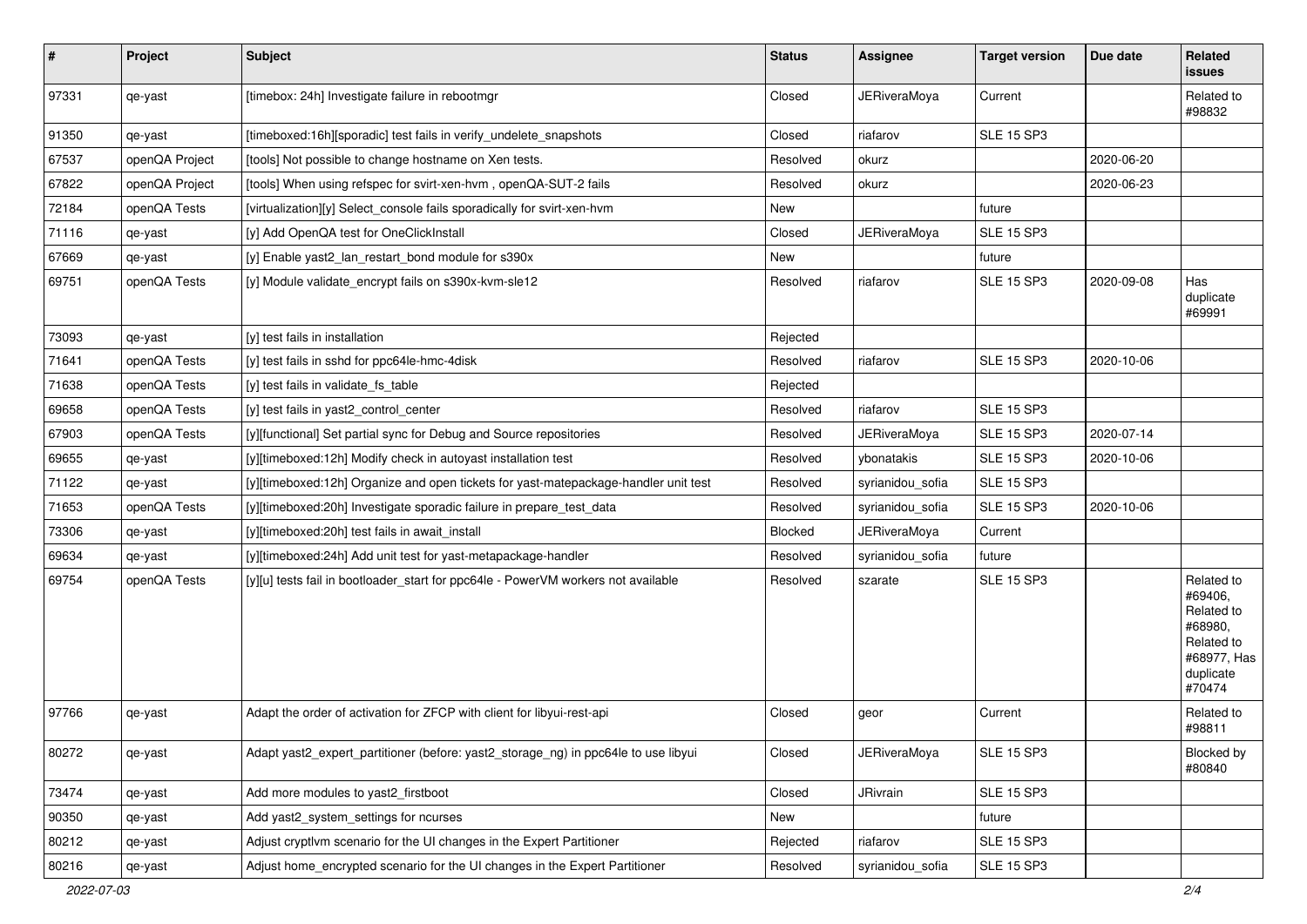| #      | Project        | <b>Subject</b>                                                                               | <b>Status</b> | Assignee            | <b>Target version</b> | Due date | Related<br>issues                             |
|--------|----------------|----------------------------------------------------------------------------------------------|---------------|---------------------|-----------------------|----------|-----------------------------------------------|
| 80204  | qe-yast        | Adjust lvm+resize_root scenario for the UI changes in the Expert Partitioner                 | Closed        | riafarov            | <b>SLE 15 SP3</b>     |          |                                               |
| 80206  | qe-yast        | Adjust msdos scenario for the UI changes in the Expert Partitioner                           | Closed        | JRivrain            | <b>SLE 15 SP3</b>     |          |                                               |
| 62243  | openQA Project | After latest updates, openQA has problematic behavior on Dell Precision 5810                 | Resolved      | okurz               | Done                  |          | Related to<br>#62015,<br>Copied to<br>#62567  |
| 95551  | qe-yast        | autologin_yast test fails in first_boot                                                      | Closed        | syrianidou_sofia    | Current               |          |                                               |
| 97325  | qe-yast        | Collect logs in autoyast_reinstall when failing detecting disk after installation            | Closed        | geor                | Current               |          |                                               |
| 87646  | qe-yast        | Create autoyast test using btrfs quota limit                                                 | Closed        | oorlov              | <b>SLE 15 SP3</b>     |          |                                               |
| 93641  | qe-yast        | Create schedules for opensuse test suites                                                    | Closed        | JRivrain            | <b>SLE 15 SP3</b>     |          | Related to<br>#94069,<br>Related to<br>#92479 |
| 93411  | qe-yast        | Create test cases for Language, Keyboard and Product Selection                               | Closed        | syrianidou_sofia    | <b>SLE 15 SP3</b>     |          |                                               |
| 102074 | qe-yast        | Create test scenario for displaying a custom proposal set during ay installation             | New           |                     | Current               |          |                                               |
| 92245  | qe-yast        | Create textmode qcow with libyui pre-installed                                               | New           |                     | Current               |          |                                               |
| 92242  | qe-yast        | Create the conditions for libyui tests on textmode running system                            | Rejected      |                     |                       |          |                                               |
| 97229  | qe-yast        | Create workaround for s390x polkit unexpected popup                                          | Rejected      |                     | Current               |          |                                               |
| 73471  | qe-yast        | Enable yast2_firstboot in textmode                                                           | Closed        | JRivrain            | <b>SLE 15 SP3</b>     |          |                                               |
| 95392  | qe-yast        | Expand functionality of prepare_profile module                                               | Closed        | <b>JERiveraMoya</b> | Current               |          |                                               |
| 80474  | qe-yast        | Implement check for emergency shell in case bootloader is stuck                              | New           |                     | future                |          |                                               |
| 93029  | qe-yast        | Implement test module for Product selection using LibyuiClient in YaST Job Group             | Closed        | <b>JERiveraMoya</b> | <b>SLE 15 SP3</b>     |          |                                               |
| 102638 | qe-yast        | Investigate black screen between lockscreen                                                  | Closed        | dzedro              | Current               |          |                                               |
| 91830  | qe-yast        | Investigate if a change of DH version for TLS negotiation can fix 'remote_controller' module | Resolved      | oorlov              | <b>SLE 15 SP3</b>     |          |                                               |
| 99063  | qe-yast        | Investigate which functions from older OOP installation framework are used in libyui         | New           |                     | Current               |          |                                               |
| 73642  | qe-yast        | Modify allmodules+allpatterns+registration test suite                                        | Closed        | riafarov            | <b>SLE 15 SP3</b>     |          | Related to<br>#73645                          |
| 73477  | qe-yast        | Modify firstboot configuration for yast2_firstboot_custom                                    | Closed        | JRivrain            | <b>SLE 15 SP3</b>     |          |                                               |
| 87725  | openQA Project | MULTIPATH backend variable doesn't set HDDMODEL for aarch64                                  | New           |                     | future                |          |                                               |
| 97760  | qe-yast        | Rewrite workaround for scrolling for bsc#1189550                                             | Closed        | <b>JERiveraMoya</b> | Current               |          |                                               |
| 63460  | openQA Tests   | serial console stopped working on hyperv                                                     | Rejected      | okurz               |                       |          |                                               |
| 90851  | qe-yast        | SLE 15 SP3 Release Candidate 2 exploratory testing                                           | Resolved      | syrianidou_sofia    |                       |          |                                               |
| 73363  | qe-yast        | sporadic failure for btrfs libstorage-ng@64bit-ipmi                                          | Closed        | riafarov            | <b>SLE 15 SP3</b>     |          |                                               |
| 80220  | qe-yast        | test choses wrong product for installation                                                   | Rejected      | riafarov            | <b>SLE 15 SP3</b>     |          |                                               |
| 98556  | qe-yast        | test fails in consoletest_finish for minimalx Desktop                                        | New           |                     | Current               |          |                                               |